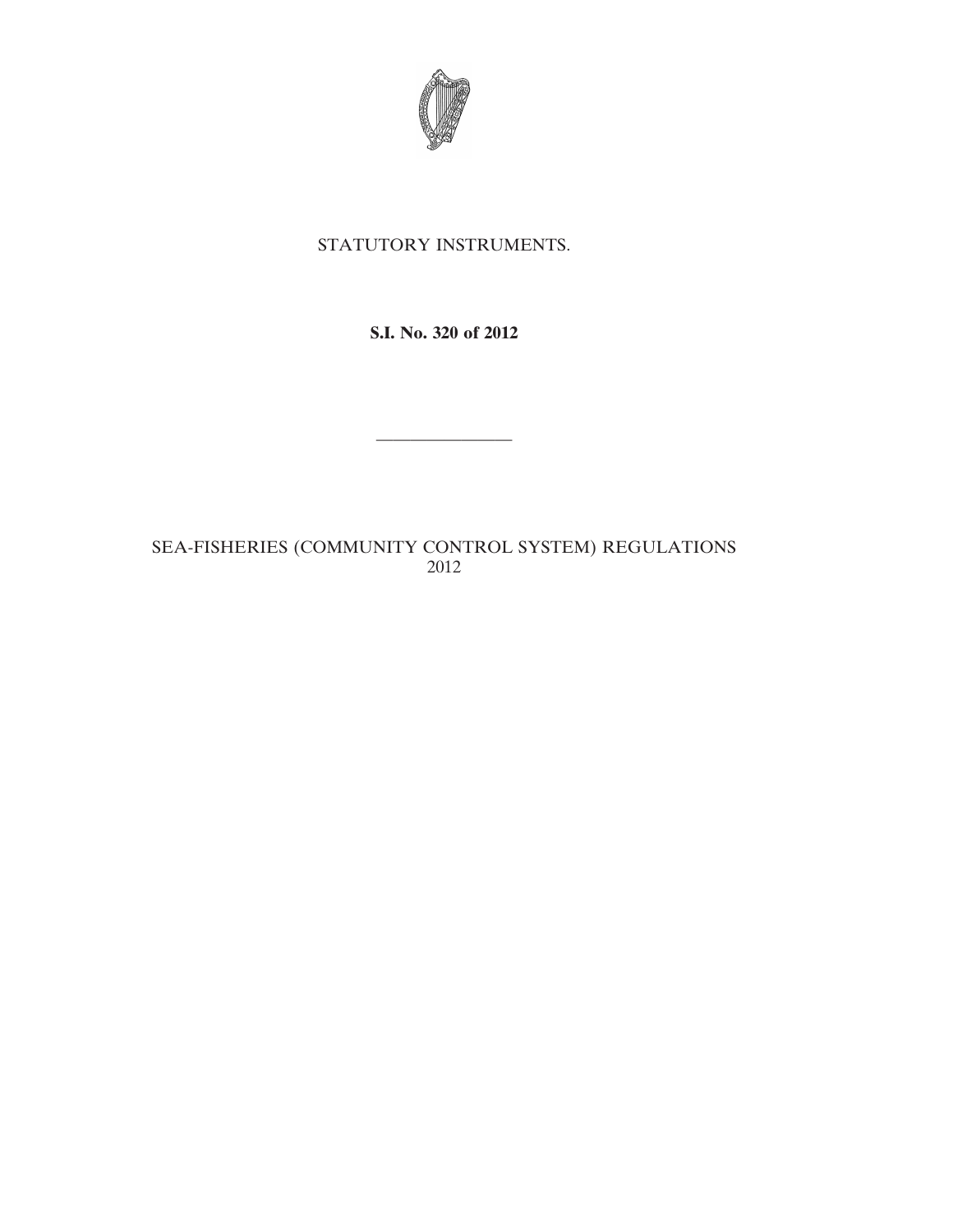# SEA-FISHERIES (COMMUNITY CONTROL SYSTEM) REGULATIONS 2012

# ARRANGEMENT OF REGULATIONS

- 1. Citation
- 2. Interpretation
- 3. Single Authority
- 4. Competent Authority
- 5. Requirements on fishing vessels for complying with Council and Commission Regulations
- 6. Obligation on operator to comply with common mandatory standards
- 7. Buyers to comply with rules on weighting fisheries products
- 8. Derogation from Vessel Monitoring Systems and Electronic Recording of information
- 9. Designated ports
- 10. Recreational fisheries
- 11. Marketing records
- 12. Weighing of fishery products approved equipment
- 13. Fisheries Monitoring Centre
- 14. Revocation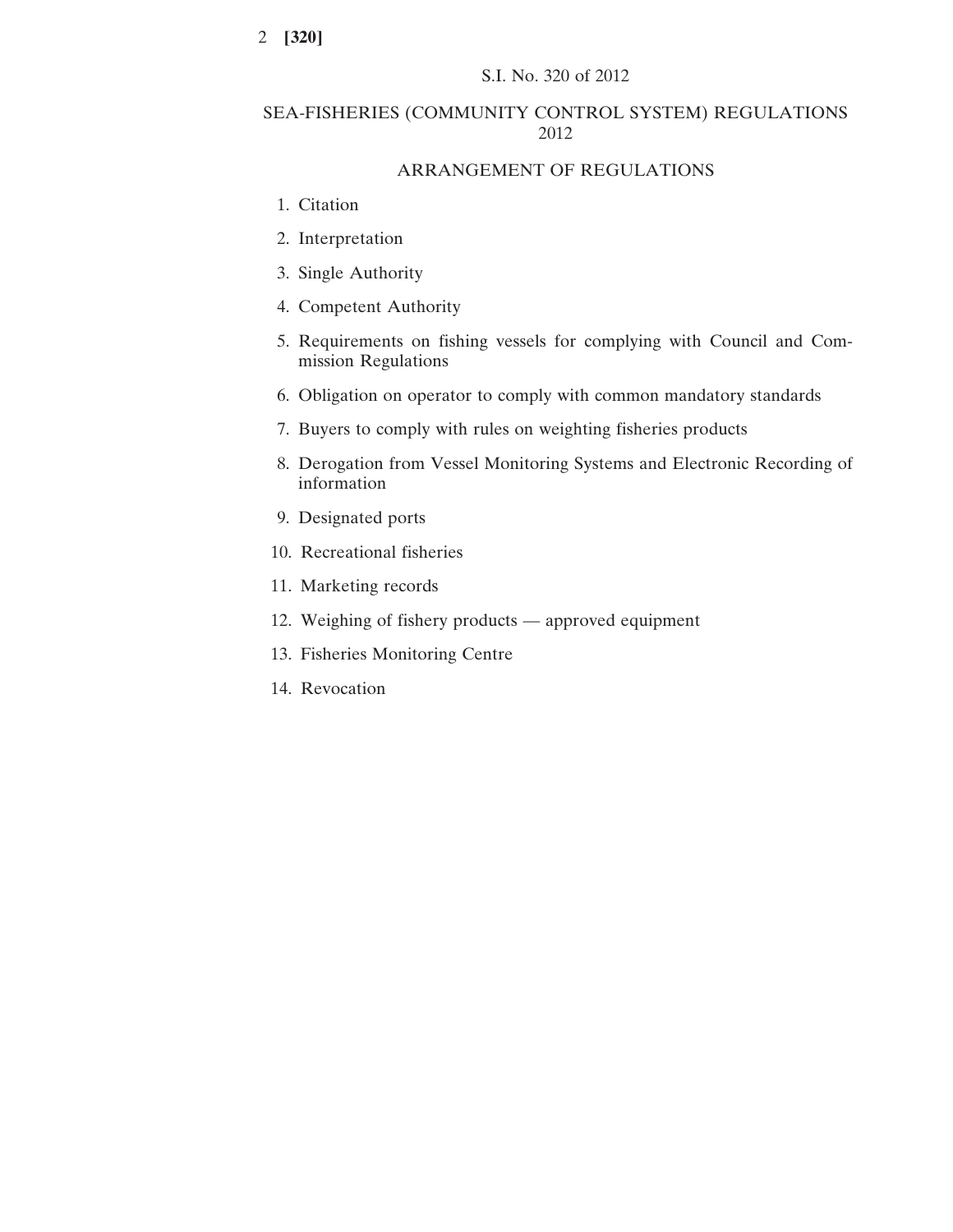### S.I. No. 320 of 2011

# SEA-FISHERIES (COMMUNITY CONTROL SYSTEM) REGULATIONS 2012

I, SIMON COVENEY, Minister for Agriculture, Food and the Marine, in exercise of the powers conferred on me by section 14 of the Sea-Fisheries and Maritime Jurisdiction Act 2006 (No. 8 of 2006) and the Sea Fisheries, Foreshore and Dumping at Sea (Transfer of Departmental Administration and Ministerial Functions) Order 2007 (S.I. No. 707 of 2007) (as adapted by the Agriculture and Food (Alteration of Name of Department and Title of Minister) Order 2011 (S.I. No. 455 of 2011)), for the purpose of giving full effect to Council Regulation (EC) No. 1224/2009 of 20 November 20091 (other than Article 92) and Commission Implementing Regulation (EU) No 404/2011 of 8 April 20112 (other than Title VII), hereby make the following regulations:

#### *Citation*

1. These Regulations may be cited as the Sea-Fisheries (Community Control System) Regulations 2012.

### *Interpretation*

2. (1) In these Regulations—

"Commission Regulation" means Commission Implementing Regulation (EU) No 404/2011 of 8 April 2011;

"Council Regulation" means Council Regulation (EC) No. 1224/2009 of 20 November 2009;

"Marine Survey Office" means that part of the Department of Transport, Tourism and Sport which is known by that name;

"SFPA" means Sea Fisheries Protection Authority;

"surveyor of ships" means a person appointed under section 724 of The Merchant Shipping Act 1894 (c. 60) to be a surveyor of ships for the purposes of that Act.

(2) A word or expression that is used in the Commission Regulation or the Council Regulation and is also used in these Regulations, has, unless the context otherwise requires, the same meaning in these Regulations as it has in the Commission Regulation or the Council Regulation, as the case may be.

```
1
OJ L 343, 22.12.2009, p.1
2
OJ L 112, 30.4.2011, p.1
```
*Notice of the making of this Statutory Instrument was published in "Iris Oifigiúil" of* 17*th August*, 2012.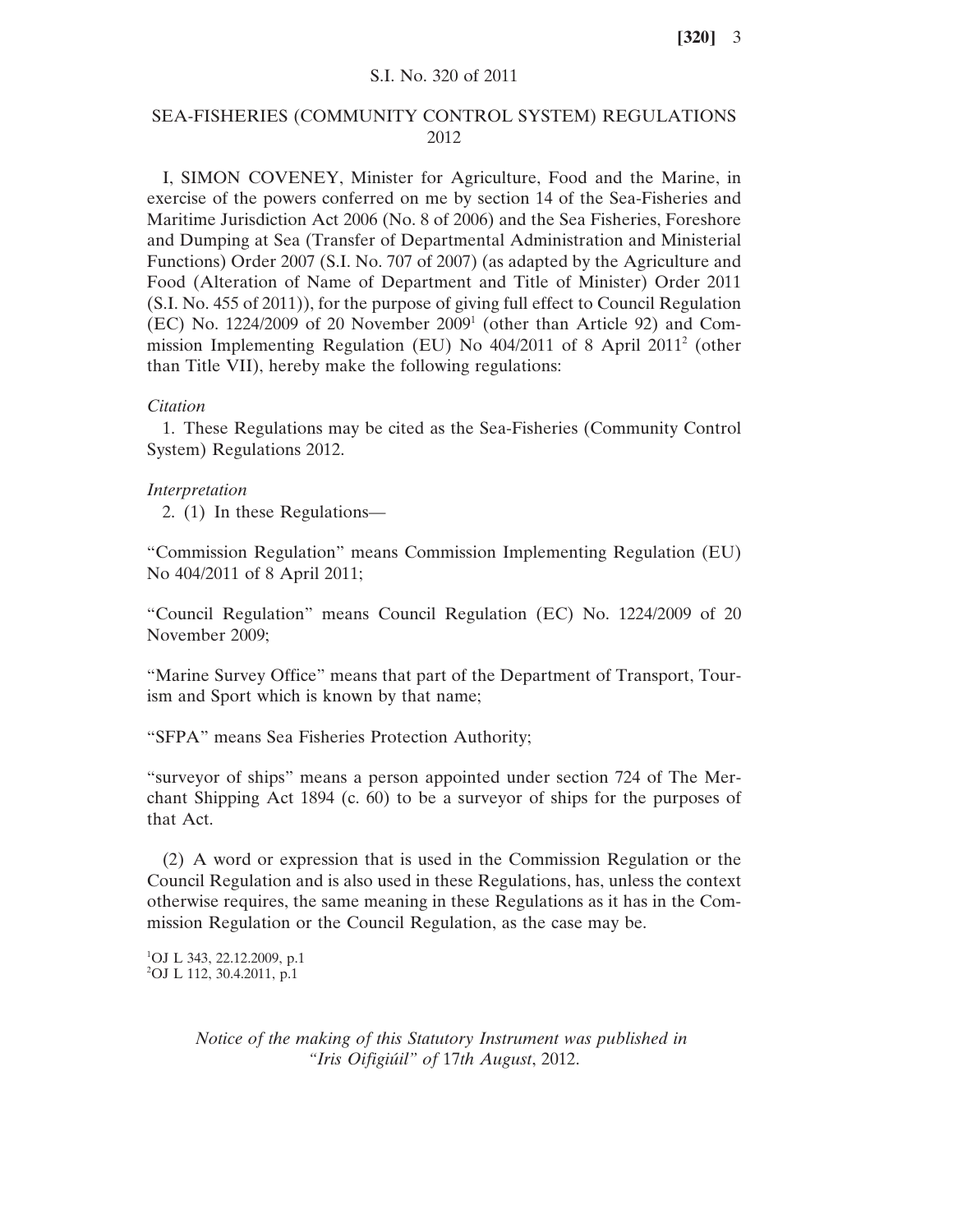### *Single-authority*

3. The Single Authority for the purposes of Article 5(5) of the Council Regulation and Article 46 of the Commission Regulation is the SFPA.

### *Competent authority*

- 4. (1) The SFPA is the competent authority in the State, for the purpose of—
	- (*a*) Articles 14 (6), 15(1) and (2), 17(1), (2) and (3), 19, 21(4), 22(1), (4) and (5), 23(3), 24(1), (4) and (7), 27, 28 (1), 29(2), 48(3) and (4),  $62(1)$ ,  $(2)$  and 5 and  $63(1)$ ,  $67$  and  $68(1)$ ,  $(2)$  and  $(3)$  of the Council Regulation, and
	- (*b*) Articles 29, 31(1), 32, 51(4), 61, 71(3), 75, 80(1) and (2), 82(1) and 87 of the Commission Regulation.

(2) The Marine Survey Office is the competent authority in the State for the purposes of—

- (*a*) Articles 39(2) and (3) and 41(2)of the Council Regulation, and
- (*b*) Article 62(2) of the Commission Regulation.

(3) A surveyor of ships may carry out the functions of a sea fisheries protection officer under sections 17 and 18 of the Sea-Fisheries and Maritime Jurisdiction Act 2006 (No. 8 of 2006) for the purpose of Articles 39(2) and (3) and 41(2) of the Council Regulation and Article 62(2) of the Commission Regulation.

(4) The Irish Naval Service who operate the Fisheries Monitoring Centre is the competent authority in the State for the purposes of—

- (*a*) Article 80 of the Council Regulation, and
- (*b*) Articles 20(3), 25, 39(1), 40, 41, 58(1) of the Commission Regulation.

*Requirements on fishing vessels for complying with Council and Commission Regulations*

5. The master of—

- (*a*) an Irish sea-fishing boat wherever it may be, or
- (*b*) a sea-fishing boat in the exclusive fishing limits of the State,

shall comply with the requirement imposed by the Council Regulation and the Commission Regulation in respect of fishing vessels and masters of such vessels.

*Obligation on operator to comply with common mandatory standards*

6. An operator shall comply with the requirements of the Council Regulation and Commission Regulation which relate to operators.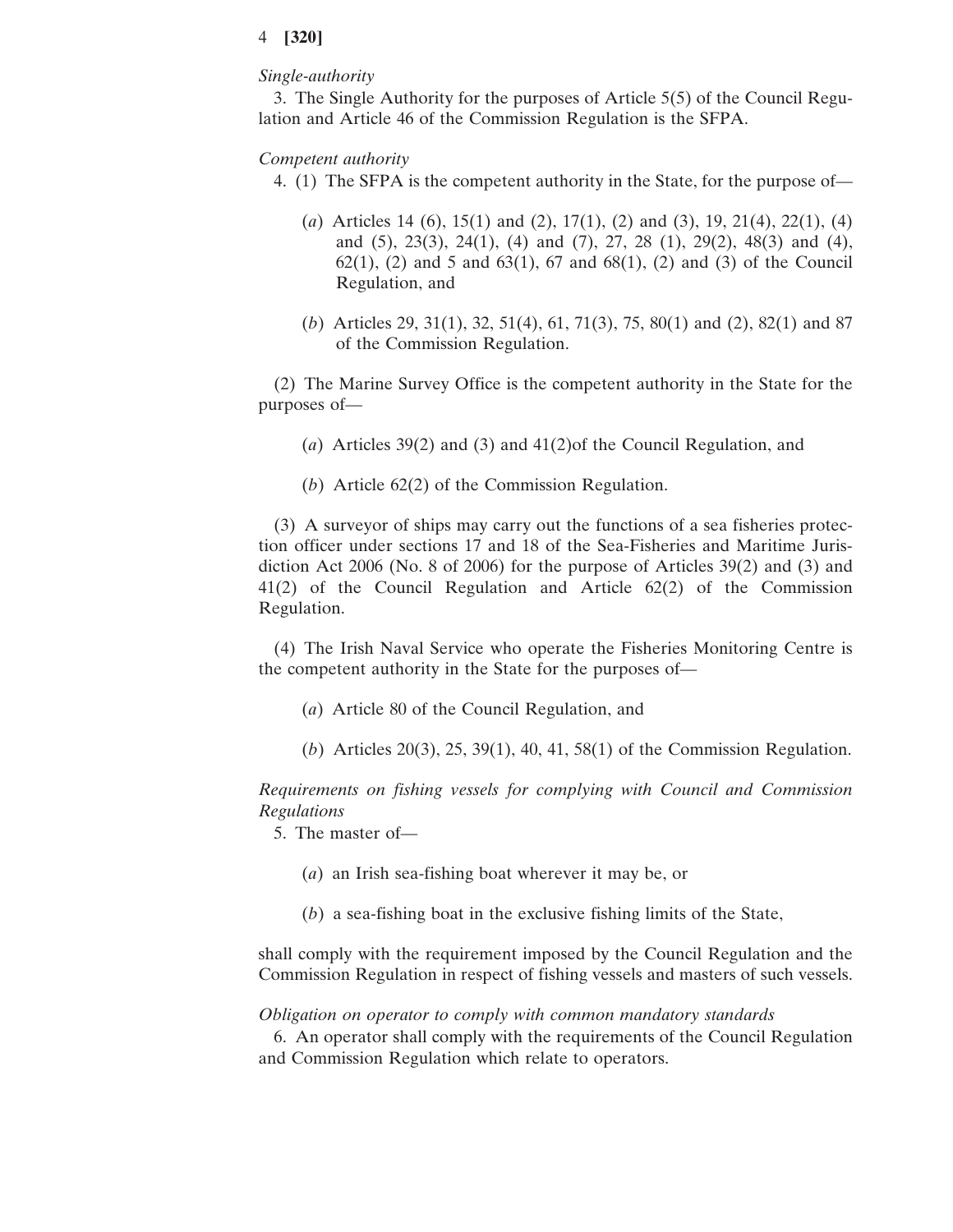*Buyers to comply with rules on weighing fisheries products*

7. A buyer shall comply with the requirements of the Council Regulation and Commission Regulation which relate to buyers.

*Derogation from Vessel Monitoring Systems and Electronic Recording of information*

8. (1) The SFPA may exempt the master or owner of an Irish sea-fishing boat from the obligations in Article 15(1) or (2) or 24(1) of the Council Regulation.

(2) The SFPA may authorise the master or owner of an Irish sea-fishing boat to fit such vessel with a vessel monitoring system in accordance with Article 9(9) of the Council Regulation.

(3) The SFPA may exempt an operator from the obligations in Article 58(1) to (7) of the Council Regulation in accordance with Article 58(8) of that Regulation.

#### *Designated ports*

9. (1) The ports designated within the State for the purposes of Article 43(4) of the Council Regulation and Article 79 of the Commission Regulation are set out in the Schedule.

(2) A person shall not land fish species subject to a multiannual plan in accordance with Article 43 of the Council Regulation or pelagic fish referred to in Article 78 of the Commission Regulation except in a port referred to in paragraph (1).

### *Recreational fisheries*

10. A person shall not market catches from recreational fisheries.

#### *Marketing records*

11. A producer organisation as a registered buyer shall comply with Article 56(4) of the Council Regulation in respect of keeping records.

# *Weighing of fishery products* — *approved equipment*

12. (1) Subject to this Regulation, an operator shall not use any equipment or system for weighing a fishery product unless it is approved by the Legal Metrology Service and the SFPA and in accordance with Article 72 of the Commission Regulation.

(2) The SFPA may permit fisheries products to be weighed on board a fishing vessel in accordance with Article 60(3) of the Council Regulation.

(3) The SFPA may permit fisheries products to be weighed after transport from the place of landing in accordance with Article 61(1) of the Council Regulation.

(4) The SFPA may, where fisheries products are landed, permit the transport before weighing of these products to registered buyers, registered auctions or other bodies or persons which are responsible for the first marketing of fisheries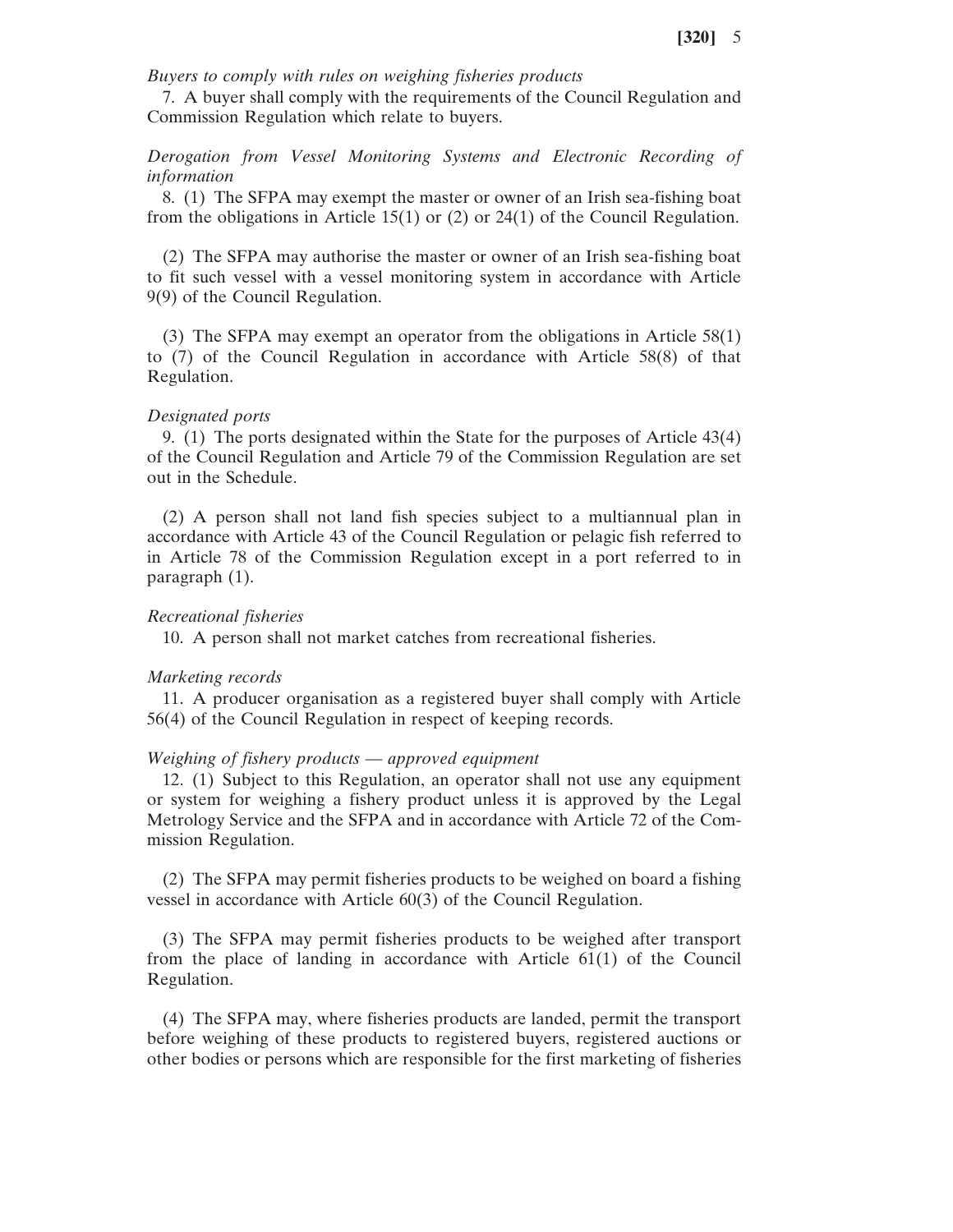products in another Member State in accordance with Article 61(2) of the Council Regulation.

## *Fisheries Monitoring Centre*

13. The fisheries monitoring centre within the State to which data must be transmitted is the Fisheries Monitoring Centre, Naval Base, Haulbowline, Co. Cork (telephone: 353 21 437 8752 or 1890 252081, facsimile: 353 21 437 8096 or electronic mail: fmcireland@defenceforces.ie).

### *Revocation*

14. The Sea-Fisheries (Common Fisheries Policy Community Control System) Regulations 2011 (S.I. No. 490 of 2011) are revoked.

## SCHEDULE

List of designated ports in the State for the purposes of Article 43(4) of the Council Regulation and Article 79 of the Commission Regulation.

- 1. Daingean Uí Chúis (Dingle),
- 2. Baltimore,
- 3. Castletownbere,
- 4. Dunmore East,
- 5. Howth,
- 6. Killybegs,
- 7. Rathmullen,
- 8. Ringaskiddy,
- 9. Ros an Mhíl



GIVEN under my Official Seal, 9 August 2012.

> SIMON COVENEY, Minister for Agriculture, Food and the Marine.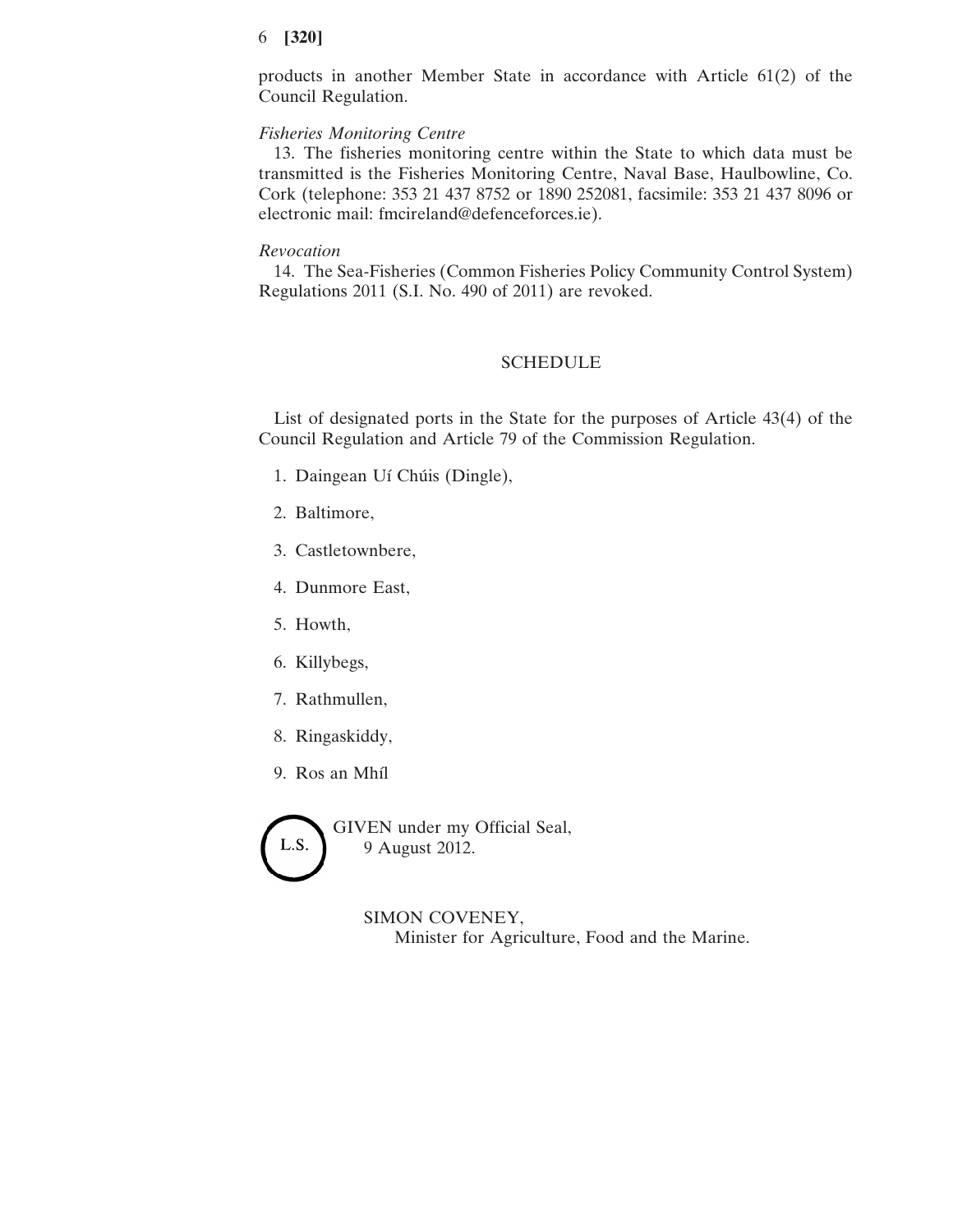# EXPLANATORY NOTE

*(This note is not part of the Instrument and does not purport to be a legal interpretation.)*

These Regulations implement Council Regulation (EC) No. 1224/2009 of 20 November 2009 and Commission Implementing Regulation (EU) No. 404/2011 of 8 April 2011 which relate to fisheries control systems and rules for the recording of fish catches and are made under the Sea-Fisheries and Maritime Jurisdiction Act 2006.